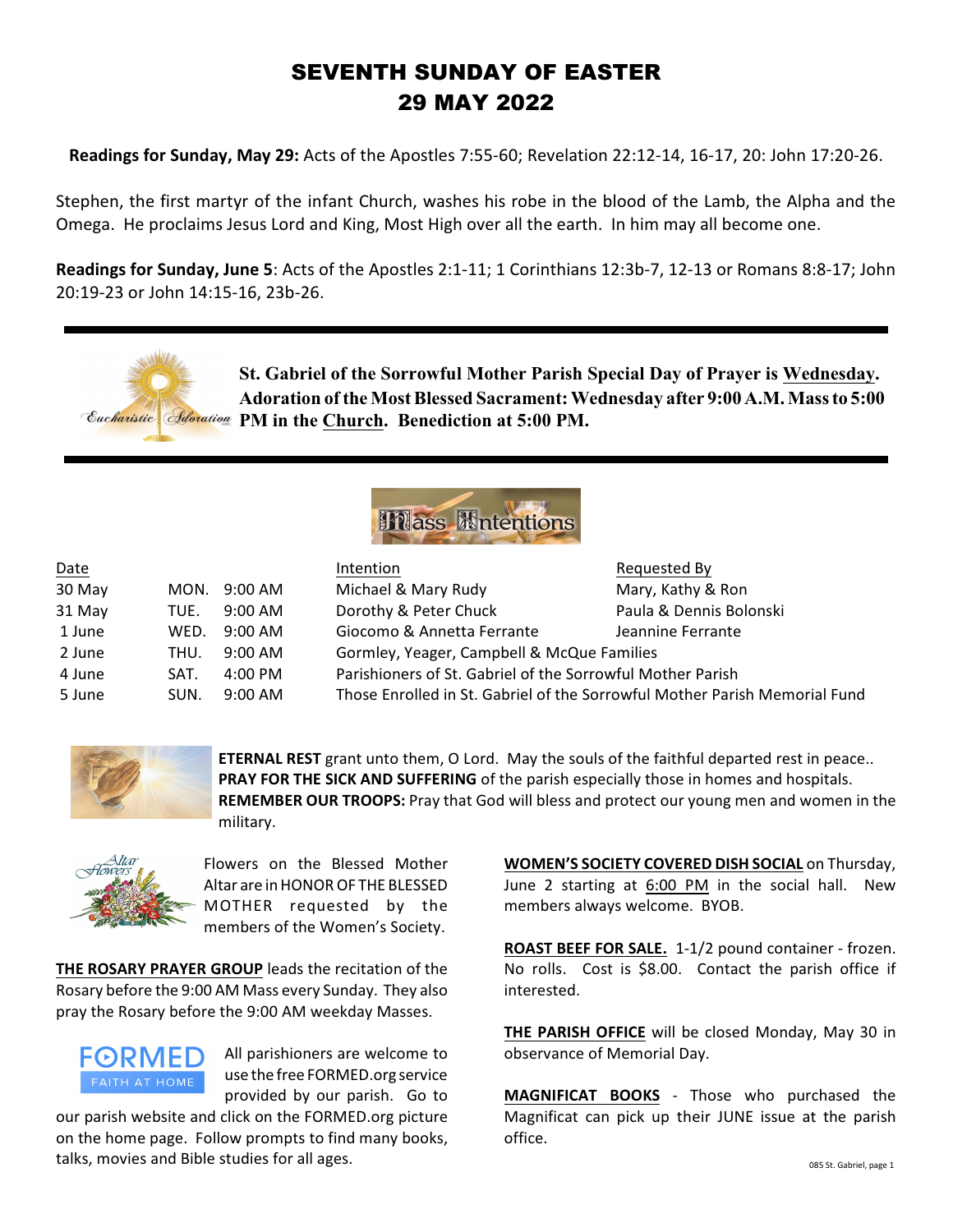

It jarred me out of a sound sleep. I was confused; suddenly terrified. I didn't know what it was. Frightened and crying, I ran down the hallway calling out for my mom and dad. They were both already awake. My father

was leaning out of the bedroom window looking and listening as my mother took me in her arms. Turning away from the window, my father then caressed the side of my face and told me not to be afraid. Something very strange was happening. Dogs were barking and startled neighbors could be heard chattering. I don't know how to describe it. It was a sort of very deep noise with a rumbling unlike anything I had ever heard or felt. My father turned on *KYW News Radio.* People were already phoning in. Folks were reporting a loud noise and rumble. The graveyard shift radio station



personnel had experienced it too. The radio shortly confirmed my father's initial educated guess: *I think we had an earthquake.* It was 3:21am on February 28<sup>th</sup> of that year. On that day in 1973, the Philadelphia region experienced a 3.8 magnitude earthquake or tremor as minor quakes are known. If this was a minor quake, that caused such confusion and quandary, then what of a quake much higher on the *Richter* scale? Who could endure it or survive? Major geological earthquakes can be devastating and tragic. They give evidence of a fallen world subject to evil and its accompanying sin. Indeed, they give evidence of a world in need of redemption, renewal, and re-creation. The Earthquake of Christianity is quite its opposite. *This* Earthquake *is* redemption, renewal, and re-creation. Initially frightening and confusing, the Christian Earthquake ultimately brings joy and fulfillment. In fact, a true Christian is one who has endured a major earthquake and



has been forever transformed by it. On Good Friday afternoon, the earth shook violently as Christ was crucified and death, itself, was destroyed. Rumbling also accompanied a Risen Jesus emerging as the stone of a tomb was rolled back. Earth would shake once again on the Day of Pentecost as the Heavens poured forth a Spirit and Twelve men were transformed. Such transformations continue to this very day, because such quakes continue. Each of our seven Sacraments are nothing else if not earth shaking and bone jarring outward Signs of Grace waking us from the sound sleep into which we are so often lulled by a world that oh so needs a good shake. In this time now between the Ascension

and Pentecost, know that there will be quakes and tremors. Jarring at first and perhaps just a little frightening, especially for the child in each one of us, they alert us to a transformation taking place suddenly and quickly in the early morning hours of a New Day. On this Memorial Day Weekend as we begin ourtransition into summer, prepare for a transition of your own. Prepare to be transformed! Prepare forthe outpouring of the Holy Spirit and the Earthquake of Christianity that forever shakes our world anew!

Peace!

Fr. Wilson

## *The Corner*

As we celebrate Ascension.....

"Look up to heaven today. See Christ ascending to His Father and our Father. Say: Thank You God, for creating me, and for giving me, through the Incarnation of Your beloved Son, the possibility and the assurance that if I do my part here, when death comes it will not be an enemy but a friend, to speed me on my way to the true, supernatural life which You have in Your love planned and prepared for me."

—excerpted from *The Sunday Readings* by Fr. Kevin O'Sullivan